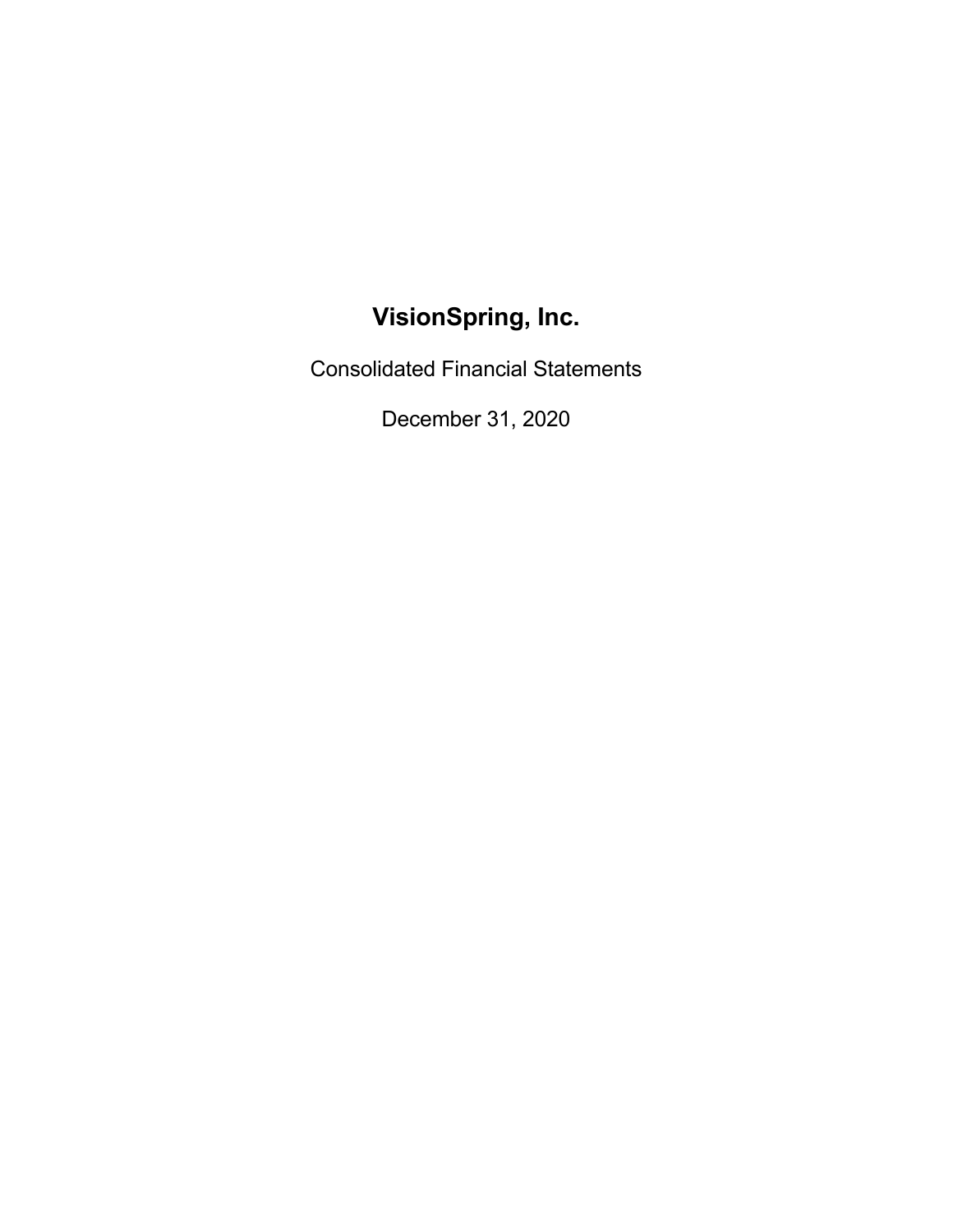

#### **Independent Auditors' Report**

**Board of Directors VisionSpring, Inc.** 

We have audited the accompanying consolidated financial statements of VisionSpring, Inc. (the "Organization"), which comprise the consolidated statement of financial position as of December 31, 2020, and the related consolidated statements of activities, functional expenses and cash flows for the year then ended, and the related notes to the consolidated financial statements.

### *Management's Responsibility for the Financial Statements*

Management is responsible for the preparation and fair presentation of these consolidated financial statements in accordance with accounting principles generally accepted in the United States of America; this includes the design, implementation, and maintenance of internal control relevant to the preparation and fair presentation of financial statements that are free from material misstatement, whether due to fraud or error.

### *Auditors' Responsibility*

Our responsibility is to express an opinion on these consolidated financial statements based on our audit. We did not audit the consolidated financial statements of the four VisionSpring entities in India whose statements in aggregate reflect 15% of total assets as of December 31, 2020 and 11% of total support and revenue for the year then ended. Those statements were audited by other auditors whose report has been furnished to us, and our opinion, insofar as it relates to the amounts included for this entity, is based solely on the report of other auditors. We conducted our audit in accordance with auditing standards generally accepted in the United States of America. Those standards require that we plan and perform the audit to obtain reasonable assurance about whether the financial statements are free from material misstatement.

An audit involves performing procedures to obtain audit evidence about the amounts and disclosures in the financial statements. The procedures selected depend on the auditors' judgment, including the assessment of the risks of material misstatement of the financial statements, whether due to fraud or error. In making those risk assessments, the auditor considers internal control relevant to the entity's preparation and fair presentation of the financial statements in order to design audit procedures that are appropriate in the circumstances, but not for the purpose of expressing an opinion on the effectiveness of the entity's internal control. Accordingly, we express no such opinion. An audit also includes evaluating the appropriateness of accounting policies used and the reasonableness of significant accounting estimates made by management, as well as evaluating the overall presentation of the financial statements.

We believe that the audit evidence we have obtained is sufficient and appropriate to provide a basis for our audit opinion.

PKF O'CONNOR DAVIES, LLP 245 Park Avenue, New York, NY 10167 I Tel: 212.867.8000 or 212.286.2600 I Fax: 212.286.4080 I www.pkfod.com

PKF O'Connor Davies, LLP is a member firm of the PKF International Limited network of legally independent firms and does not accept any responsibility or liability for the actions or inactions on the part of any other individual member firm or firms.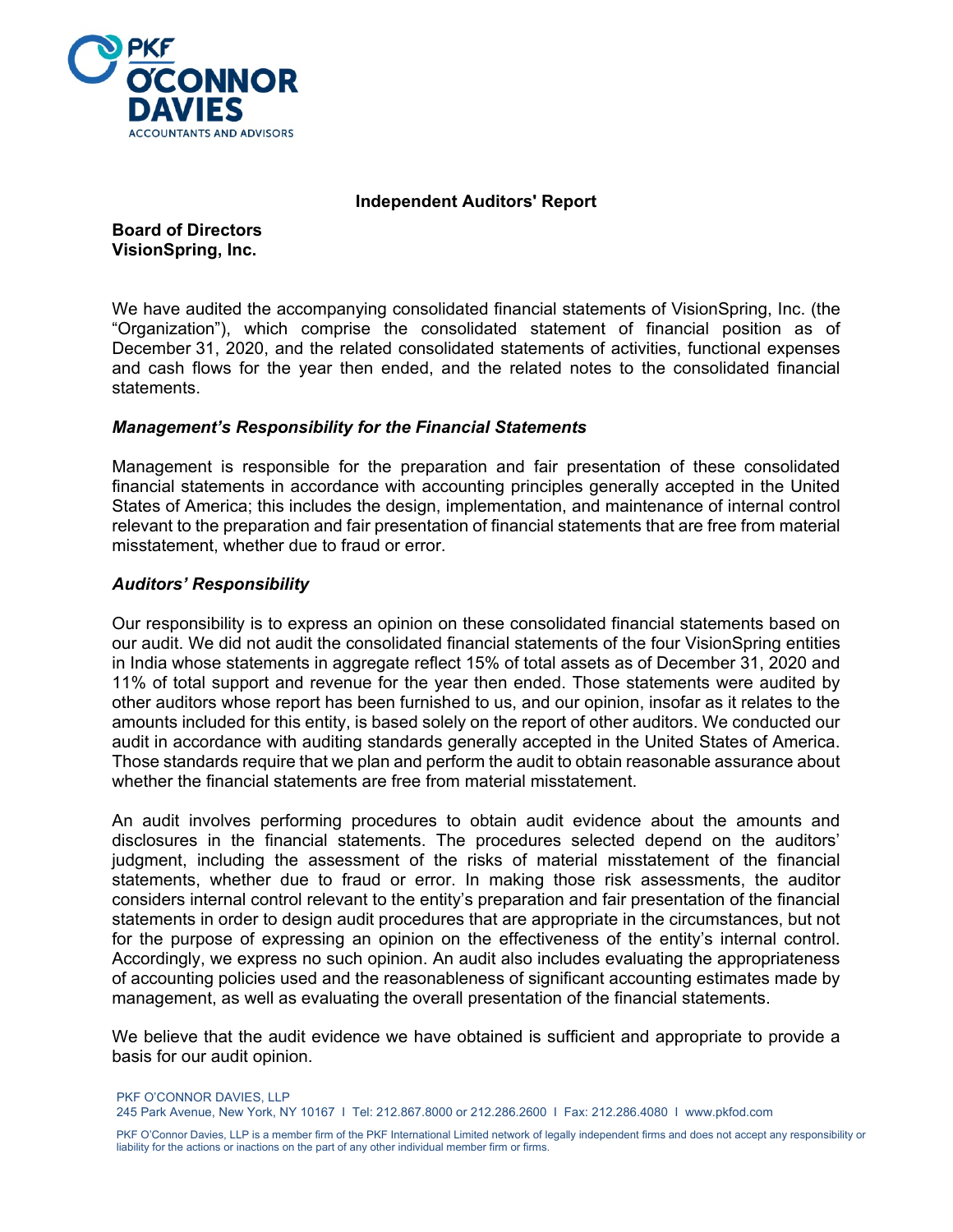**Board of Directors VisionSpring, Inc.**  Page 2

#### *Opinion*

In our opinion, based on our audit and the report of the other auditors, the consolidated financial statements referred to above present fairly, in all material respects, the consolidated financial position of VisionSpring, Inc. as of December 31, 2020, and the consolidated changes in its net assets and its cash flows for the year then ended in accordance with accounting principles generally accepted in the United States of America.

#### *Report on Supplementary Information*

Our audit was conducted for the purpose of forming an opinion on the consolidated financial statements as a whole. The consolidating schedules on pages 16 and 17 are presented for purposes of additional analysis and are not a required part of the consolidated financial statements. Such information is the responsibility of management and was derived from and relates directly to the underlying accounting and other records used to prepare the consolidated financial statements. The information has been subjected to the auditing procedures applied in the audit of the consolidated financial statements and certain additional procedures, including comparing and reconciling such information directly to the underlying accounting and other records used to prepare the consolidated financial statements or to the consolidated financial statements themselves, and other additional procedures in accordance with auditing standards generally accepted in the United States of America. In our opinion, based on our report and the report of other auditors, the information is fairly stated in all material respects in relation to the consolidated financial statements as a whole.

PKF O'Connor Davies, LLP

November 30, 2021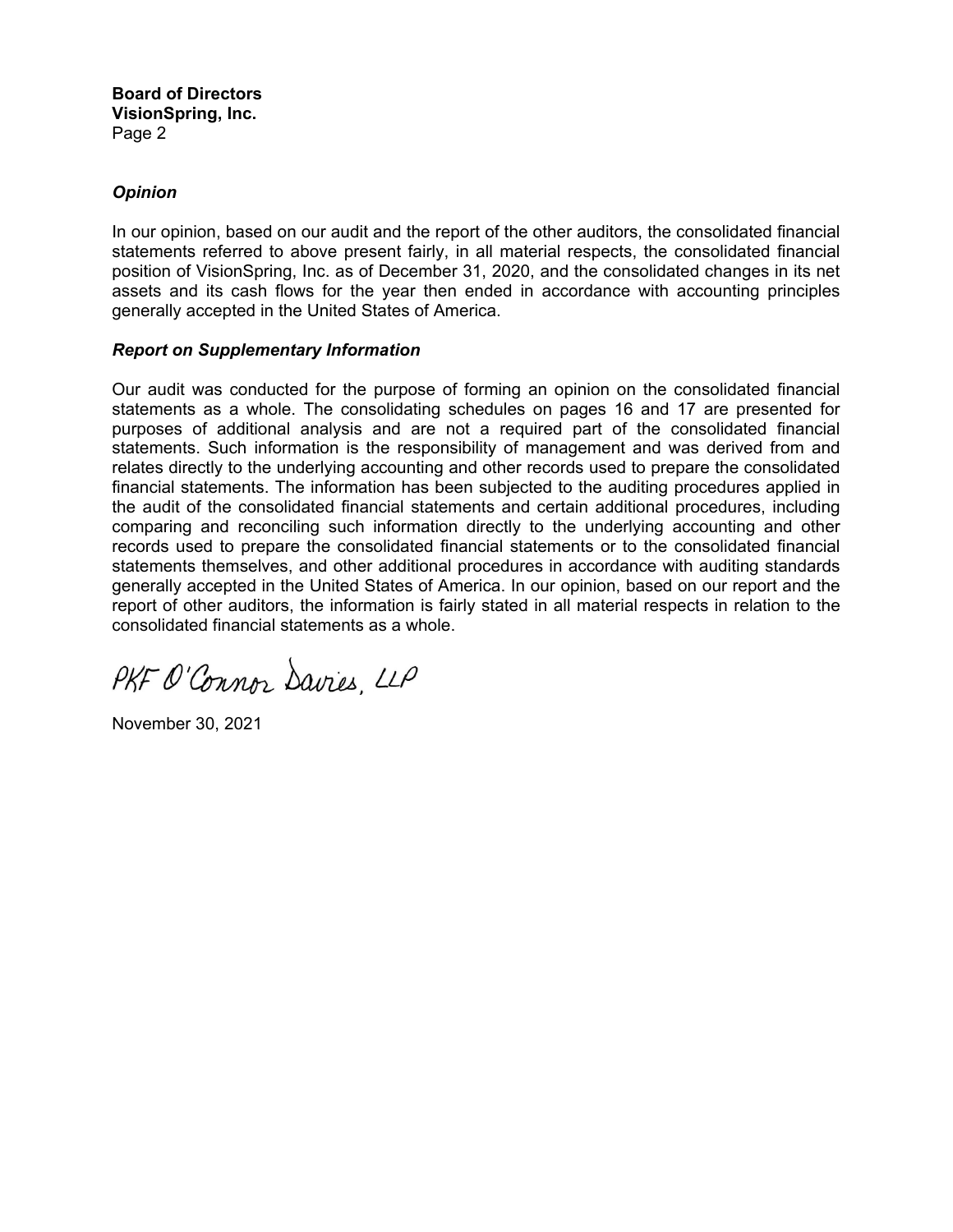#### **VisionSpring, Inc. VisionSpring, Inc.**

## Consolidated Statement of Financial Position Consolidated Statement of Financial Position December 31, 2020 December 31, 2020 (with comparative amounts at December 31, 2019) (with comparative amounts at December 31, 2019)

|                                                 | 2020          | 2019            |
|-------------------------------------------------|---------------|-----------------|
| <b>ASSETS</b>                                   |               |                 |
| Cash                                            | \$9,128,902   | 6,936,048<br>\$ |
| Investments                                     | 65,596        | 61,856          |
| Pledges receivable                              | 1,819,756     | 1,846,945       |
| Accounts and other receivables                  | 660,682       | 561,173         |
| Inventory                                       | 922,578       | 527,758         |
| Intangible asset - software, net of accumulated |               |                 |
| amortization of \$140,306 and \$85,994          | 94,480        | 112,942         |
| Other assets                                    | 339,726       | 418,465         |
| Property and equipment, net                     | 317,221       | 310,483         |
|                                                 | \$13,348,941  | \$10,775,670    |
| <b>LIABILITIES AND NET ASSETS</b>               |               |                 |
| Liabilities                                     |               |                 |
| Accounts payable and accrued expenses           | \$<br>910,971 | \$1,119,766     |
| Deferred revenue                                | 780,841       | 429,167         |
| Refundable advance                              | 300,000       |                 |
| Paycheck protection program loan                | 208,139       |                 |
| <b>Total Liabilities</b>                        | 2,199,951     | 1,548,933       |
| <b>Net Assets</b>                               |               |                 |
| Net assets without donor restrictions           | 10,990,204    | 9,107,517       |
| Noncontrolling interest                         | 453           | 28              |
|                                                 | 10,990,657    | 9,107,545       |
| Net assets with donor restrictions              | 158,333       | 119,192         |
| <b>Total Net Assets</b>                         | 11,148,990    | 9,226,737       |
|                                                 | \$13,348,941  | \$10,775,670    |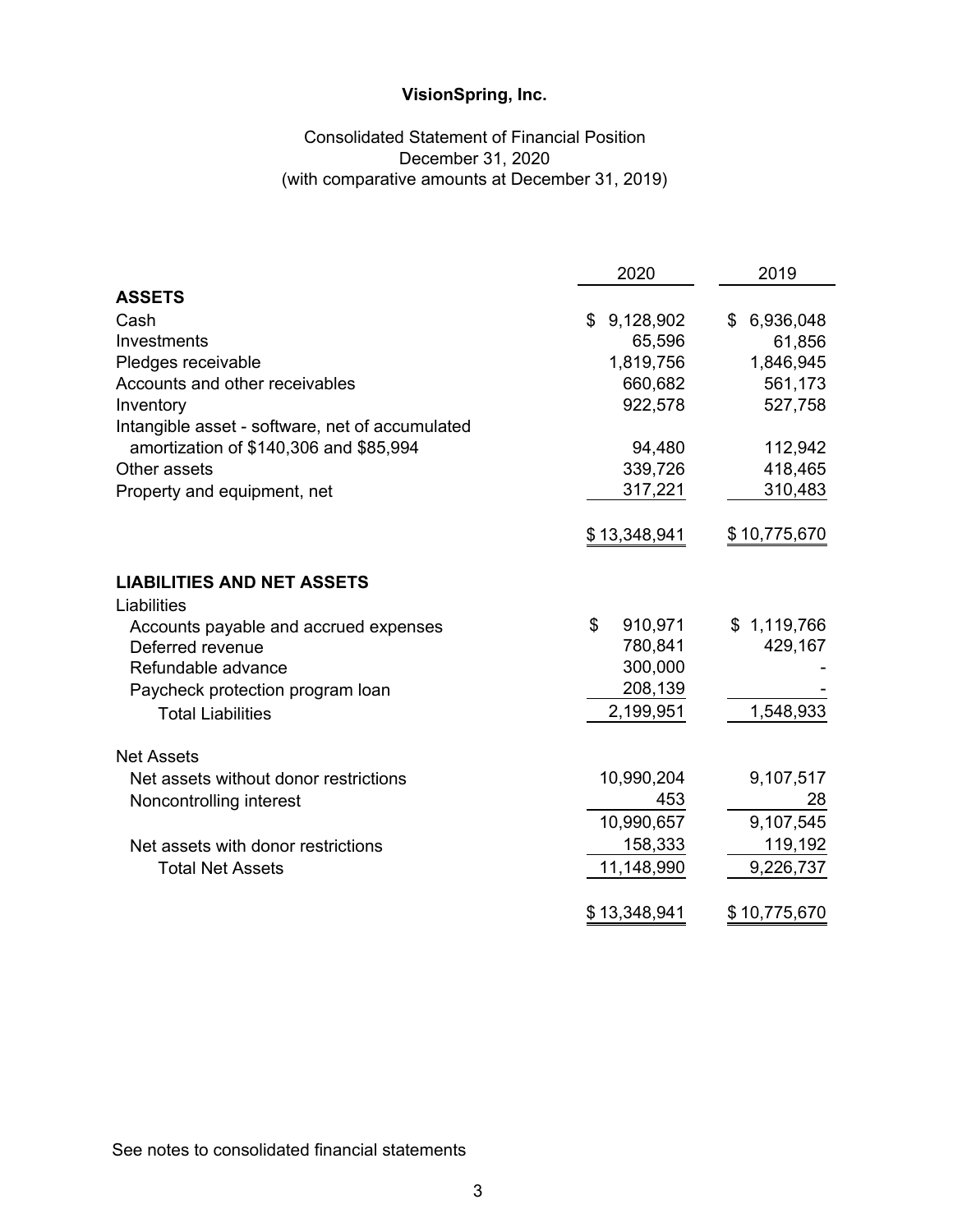#### **VisionSpring, Inc. VisionSpring, Inc.**

## Consolidated Statement of Activities Consolidated Statement of Activities Year Ended December 31, 2020 Year Ended December 31, 2020 (with summarized totals for the year ended December 31, 2019) (with summarized totals for the year ended December 31, 2019)

|                                     | <b>Without Donor</b><br>Restrictions | <b>With Donor</b><br>Restrictions | 2020<br>Total    | 2019<br>Total   |
|-------------------------------------|--------------------------------------|-----------------------------------|------------------|-----------------|
| <b>SUPPORT AND REVENUE</b>          |                                      |                                   |                  |                 |
| Contributions and grants            | \$8,178,079                          | \$1,204,877                       | 9,382,956<br>\$. | \$8,482,741     |
| Earned income                       | 1,607,074                            |                                   | 1,607,074        | 1,348,148       |
| Investment and other income (loss)  | 63,725                               |                                   | 63,725           | (19,056)        |
| Released from restrictions          | 1,165,736                            | (1, 165, 736)                     |                  |                 |
| <b>Total Support and Revenue</b>    | 11,014,614                           | 39,141                            | 11,053,755       | 9,811,833       |
| <b>EXPENSES</b>                     |                                      |                                   |                  |                 |
| Program                             | 7,503,397                            |                                   | 7,503,397        | 6,672,171       |
| Management and general              | 1,093,200                            |                                   | 1,093,200        | 1,092,514       |
| Fundraising                         | 502,950                              |                                   | 502,950          | 539,079         |
| <b>Total Expenses</b>               | 9,099,547                            |                                   | 9,099,547        | 8,303,764       |
| Change in Net Assets Before Foreign |                                      |                                   |                  |                 |
| <b>Currency Translation Loss</b>    | 1,915,067                            | 39,141                            | 1,954,208        | 1,508,069       |
| Foreign currency translation loss   | (32, 380)                            |                                   | (32, 380)        | (33, 159)       |
| Change in Net Assets                | 1,882,687                            | 39,141                            | 1,921,828        | 1,474,910       |
| Share capital contribution          | 425                                  |                                   | 425              | 13              |
| <b>NET ASSETS</b>                   |                                      |                                   |                  |                 |
| Beginning of year, restated         | 9,107,545                            | 119,192                           | 9,226,737        | 7,751,814       |
| End of year                         | \$10,990,657                         | 158,333<br>S                      | \$11,148,990     | 9,226,737<br>\$ |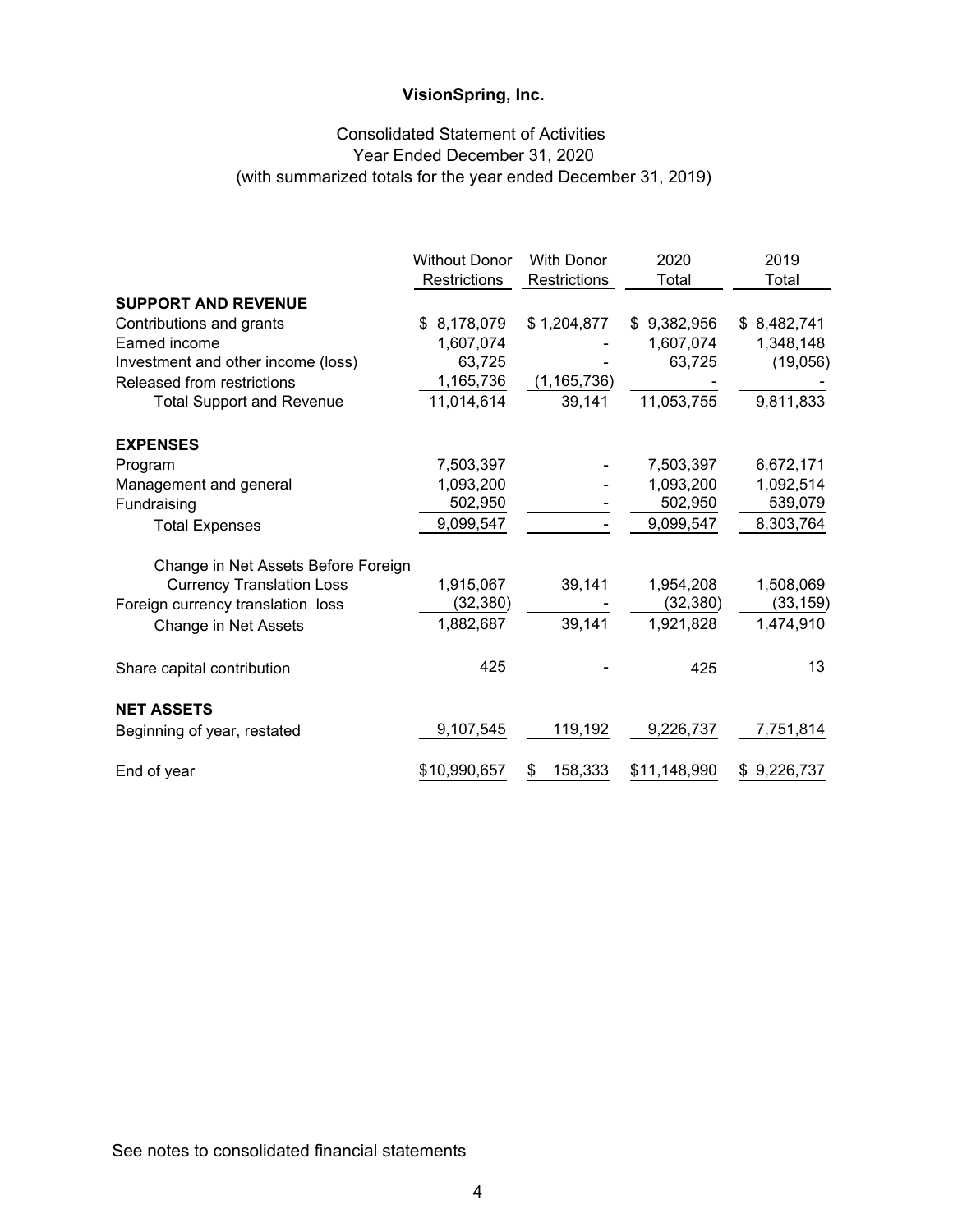## Consolidated Statement of Functional Expenses Year Ended December 31, 2020 (with summarized totals for the year ended December 31, 2019)

|                                      | Program     |               |    |              |             |               |               |             |             |
|--------------------------------------|-------------|---------------|----|--------------|-------------|---------------|---------------|-------------|-------------|
|                                      |             |               |    | Global       | Total       | Management    |               | 2020        | 2019        |
|                                      | India       | Bangladesh    |    | Partnerships | Program     | and General   | Fundraising   | Total       | Total       |
| Salaries and wages                   | \$1,594,255 | 48,437<br>\$  | \$ | 718,082      | \$2,360,774 | 345,071<br>\$ | \$<br>402,583 | \$3,108,428 | \$2,894,541 |
| Grants                               |             |               |    | 838,764      | 838,764     |               |               | 838,764     | 783,909     |
| Payroll taxes and benefits           | 60,050      | 6,433         |    | 132,767      | 199,250     | 64,153        | 74,846        | 338,249     | 269,672     |
| Glasses and accessories              | 490,533     | 13,710        |    | 302,400      | 806,643     |               |               | 806,643     | 1,361,148   |
| Personal protective equipment        | 220,305     |               |    | 720,510      | 940,815     |               |               | 940,815     |             |
| Freight and shipping                 | 65,438      | 468           |    | 260,215      | 326,121     |               |               | 326,121     | 147,209     |
| Professional fees and subcontractors | 157,945     | 128,502       |    | 839,874      | 1,126,321   | 381,877       | 1,600         | 1,509,798   | 957,695     |
| Travel and meals                     | 268,155     | 16,377        |    | 82,048       | 366,580     | 15,421        | 11,510        | 393,511     | 784,463     |
| Marketing and advertising            | 15,026      | 2,276         |    | 14,282       | 31,584      | 457           | 1,787         | 33,828      | 92,891      |
| Printing                             | 5,614       | 5,738         |    | 4,354        | 15,706      | 2,498         | 109           | 18,313      | 16,894      |
| Communications and information       |             |               |    |              |             |               |               |             |             |
| technology                           | 27,832      | 1,909         |    | 24,668       | 54,409      | 87,871        | 1,488         | 143,768     | 233,169     |
| Office                               | 42,229      | 891           |    | 3,164        | 46,284      | 19,231        | 1,550         | 67,065      | 107,542     |
| Repairs and maintenance              | 15,579      |               |    |              | 15,579      | 3,555         |               | 19,134      | 33,529      |
| Miscellaneous                        | 70,376      | 21,479        |    | 15,990       | 107,845     | 28,370        | 7,477         | 143,692     | 140,730     |
| Rent and utilities                   | 116,095     | 15,905        |    | 32,540       | 164,540     | 73,751        |               | 238,291     | 285,293     |
| Depreciation and amortization        | 80,236      | 647           |    | 647          | 81,530      | 59,203        |               | 140,733     | 75,608      |
| Insurance                            | 4,693       | 559           |    | 84           | 5,336       | 3,816         |               | 9,152       | 15,033      |
| Donated assets                       | 15,316      |               |    |              | 15,316      |               |               | 15,316      | 49,928      |
| Bad debt                             |             |               |    |              |             | 7,926         |               | 7,926       | 54,510      |
| <b>Total Expenses</b>                | \$3,249,677 | 263,331<br>\$ |    | \$3,990,389  | \$7,503,397 | \$1,093,200   | \$<br>502,950 | \$9,099,547 | \$8,303,764 |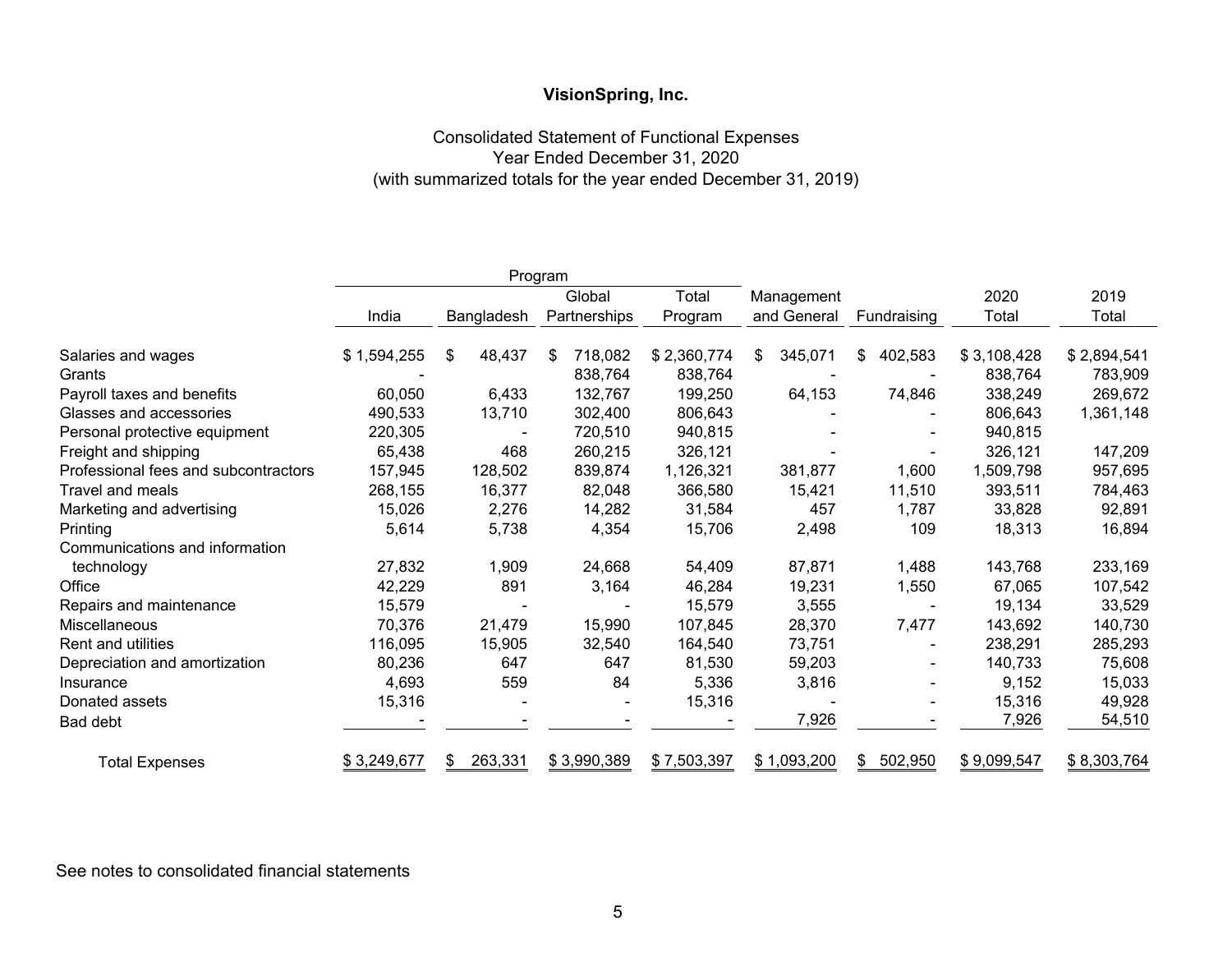# Consolidated Statement of Cash Flows Year Ended December 31, 2020 (with comparative amounts for the year ended December 31, 2019)

|                                                  | 2020        | 2019        |
|--------------------------------------------------|-------------|-------------|
| <b>CASH FLOWS FROM OPERATING ACTIVITIES</b>      |             |             |
| Change in net assets                             | \$1,921,828 | \$1,474,910 |
| Adjustments to reconcile change in net assets to |             |             |
| net cash from operating activities               |             |             |
| Depreciation and amortization                    | 140,733     | 75,608      |
| Bad debt expense                                 | 7,926       | 54,510      |
| Change in operating assets and liabilities       |             |             |
| Pledges receivable                               | 19,263      | (784, 727)  |
| Accounts and other receivables                   | (99, 509)   | 126,198     |
| Inventory                                        | (394, 820)  | 52,788      |
| Other assets                                     | 78,739      | (48, 174)   |
| Accounts payable and accrued expenses            | (208, 795)  | 297,648     |
| Deferred revenue                                 | 351,674     | 375,735     |
| Refundable advance                               | 300,000     |             |
| Net Cash from Operating Activities               | 2,117,039   | 1,624,496   |
| <b>CASH FLOWS FROM INVESTING ACTIVITIES</b>      |             |             |
| Purchase of property and equipment               | (93, 160)   | (71, 990)   |
| <b>Reinvested interest</b>                       | (3,740)     | (4,286)     |
| Purchase of intangible asset - software          | (35, 849)   | (36,000)    |
| Net Cash from Investing Activities               | (132, 749)  | (112, 276)  |
| <b>CASH FLOWS FROM FINANCING ACTIVITIES</b>      |             |             |
| Contribution from minority shareholder           | 425         | 13          |
| Proceeds from paycheck protection program loan   | 208,139     |             |
| Net Cash from Investing Activities               | 208,564     | 13          |
|                                                  |             |             |
| Change in Cash                                   | 2,192,854   | 1,512,233   |
| <b>CASH</b>                                      |             |             |
| Beginning of year                                | 6,936,048   | 5,423,815   |
| End of year                                      | \$9,128,902 | \$6,936,048 |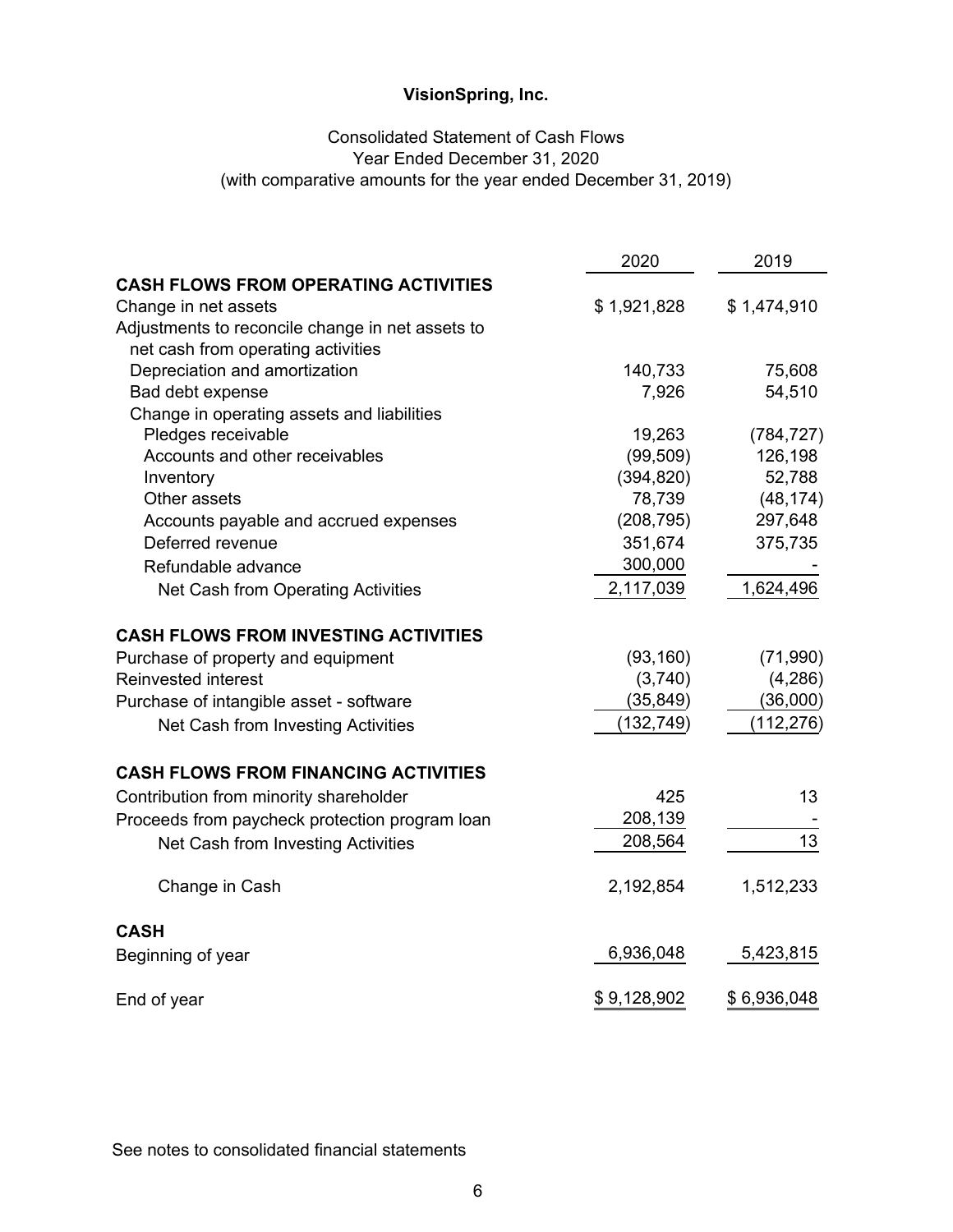## Notes to Consolidated Financial Statements December 31, 2020

#### **1. Organization**

VisionSpring, Inc. ("VisionSpring"), is a not for profit organization established to create access to affordable eyewear for people earning less than \$4 per day in emerging and frontier markets. VisionSpring uses multiple distribution channels to deliver affordable, stylish, high-quality eyeglasses to poor and low income communities across the globe. VisionSpring aims to create replicable and scalable delivery methods to reach this customerbase with the eyeglasses they need to live full and productive lives.

- VisionSpring is a non-profit organization located in the United States whose principal activities are to distribute eyeglasses through wholesale channels and through vision access programs in Asia and Africa, which bring vision screening and eyeglass dispensing to rural communities, informal settlements, workplaces, schools and transportation hubs.
- VisionSpring India, VisionSpring Foundation and Vision Spring Society are non-profit organizations located in India. The accounts of the three not-for profit entities; and one for profit entity, also located in India, Vision Spring Private Limited report their financial statements on a consolidated basis. The mission of these four entities is to conduct eye-screenings and/or provide eyeglasses to those who lack access to them. These entities also work on COVID response and relief, and on creating social impact on the poor, underprivileged, and underserved.
- VisionSpring Bangladesh Ltd. is a for profit entity incorporated in January 2019, whose principal activities are to distribute eyeglasses through wholesale channels and through vision access programs.

These consolidated financial statements entail VisionSpring, the four VisionSpring entities in India and VisionSpring Bangladesh Ltd. VisionSpring owns 99.99% of VisionSpring Private Limited, 99.99% of VisionSpring India and 99.88% of VisionSpring Bangladesh Ltd. VisionSpring Foundation and VisionSpring Society are independent entities.

VisionSpring, Inc. is exempt from federal income taxes pursuant to Section 501(c)(3) of the United States Internal Revenue Code and from state and local taxes under comparable laws.

Provision for taxation has not been made for VisionSpring India, VisionSpring Foundation and VisionSpring Society as these entities have been recognized and registered under section 12-A of the India, Income Tax Act 1961 as entities exempt from paying income tax. In addition, VisionSpring Private Limited has not made any profit and therefore no tax provision has been recorded. In accordance with the Bangladesh Income Tax Ordinance, the tax provision for VisionSpring Bangladesh Ltd. has been recorded at the actual advance income tax withheld.

## **2. Principles of Consolidation**

These financial statements are prepared on a consolidated basis and include the accounts and activities of VisionSpring, Inc., VisionSpring entities in India, and VisionSpring Bangladesh Ltd. The consolidated entity is collectively referred to as the "Organization." All intercompany transactions and balances have been eliminated in consolidation.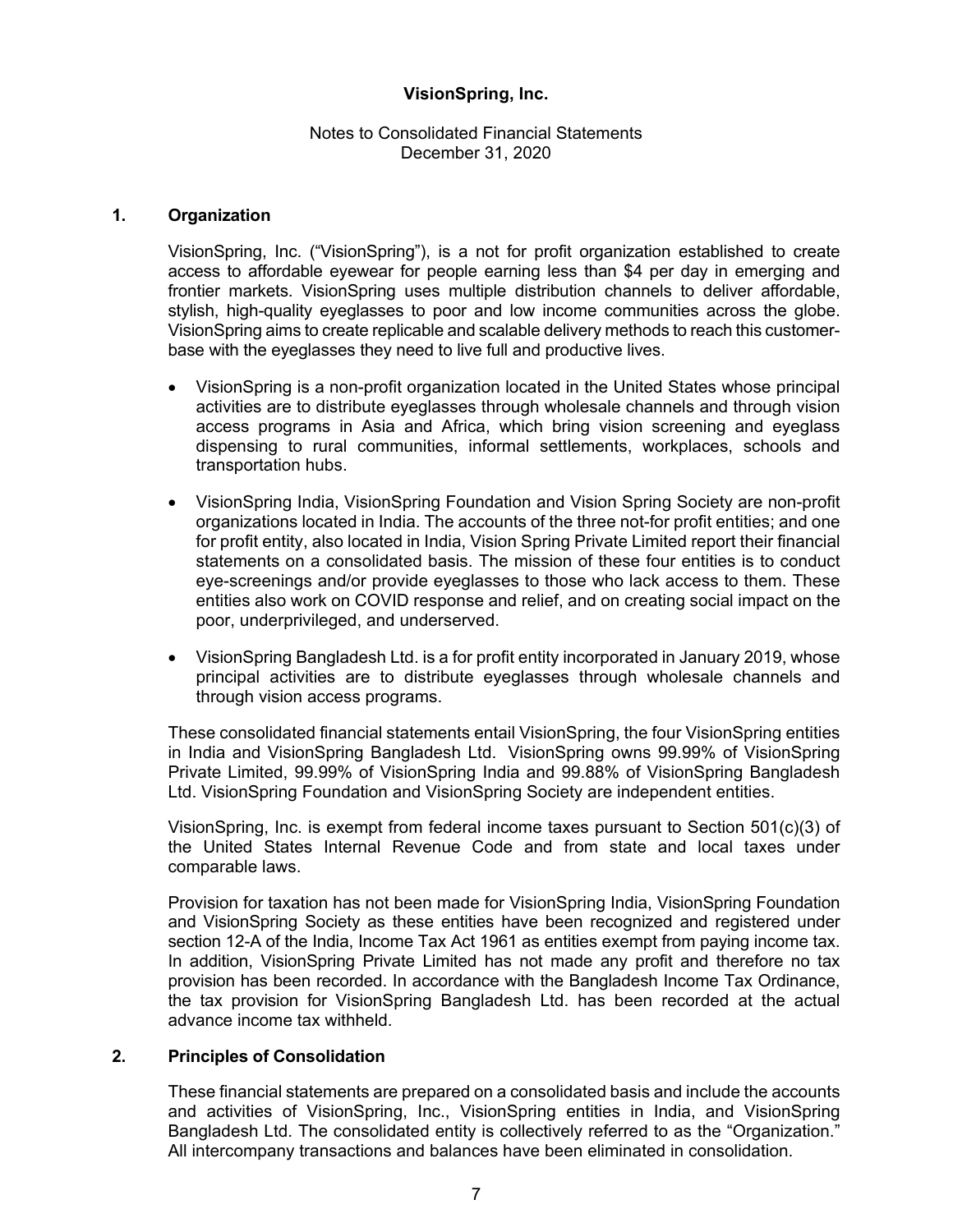Notes to Consolidated Financial Statements December 31, 2020

## **3. Summary of Significant Accounting Policies**

### *Basis of Presentation*

The accompanying consolidated financial statements have been prepared on the accrual basis of accounting in accordance with accounting principles generally accepted in the United States of America ("U.S. GAAP").

### *Non-Controlling Interest*

The non-controlling interest represents the minority shareholders' interest in VisionSpring Bangladesh Ltd. and certain VisionSpring India entities.

## *Use of Estimates*

The preparation of financial statements requires management to make estimates and assumptions that affect the reported amounts of assets and liabilities and disclosure of contingent assets and liabilities at the date of the financial statements and the reported amounts of revenue and expenses during the reporting period. Accordingly, actual results could differ from those estimates.

#### *Net Asset Presentation*

The classification of the Organization's net assets and its support, revenue and expenses is based on the existence or absence of donor-imposed restrictions. Accordingly, net assets and changes therein are classified and reported as follows:

Net assets without donor restrictions represent resources that are not subject to donorimposed restrictions.

Net assets with donor restrictions represent net assets subject to donor-imposed restrictions that expire by the passage of time, or actions of the Organization. When a donor's timerestriction expires or a purpose-restriction is accomplished, net assets with donor restrictions are reclassified as net assets without donor restrictions and reported in the accompanying consolidated statement of activities as net assets released from restrictions.

#### *Investments*

Investments are held by VisionSpring Private Limited at December 31, 2020 and 2019 and consist of two certificates of deposit, which are stated at cost plus accrued interest (which approximates fair value). The certificates of deposit matured on November 18, 2020 and August 11, 2020, and were renewed through November 19, 2021 and January 11, 2022, and earn interest at 5.15% and 5.40%.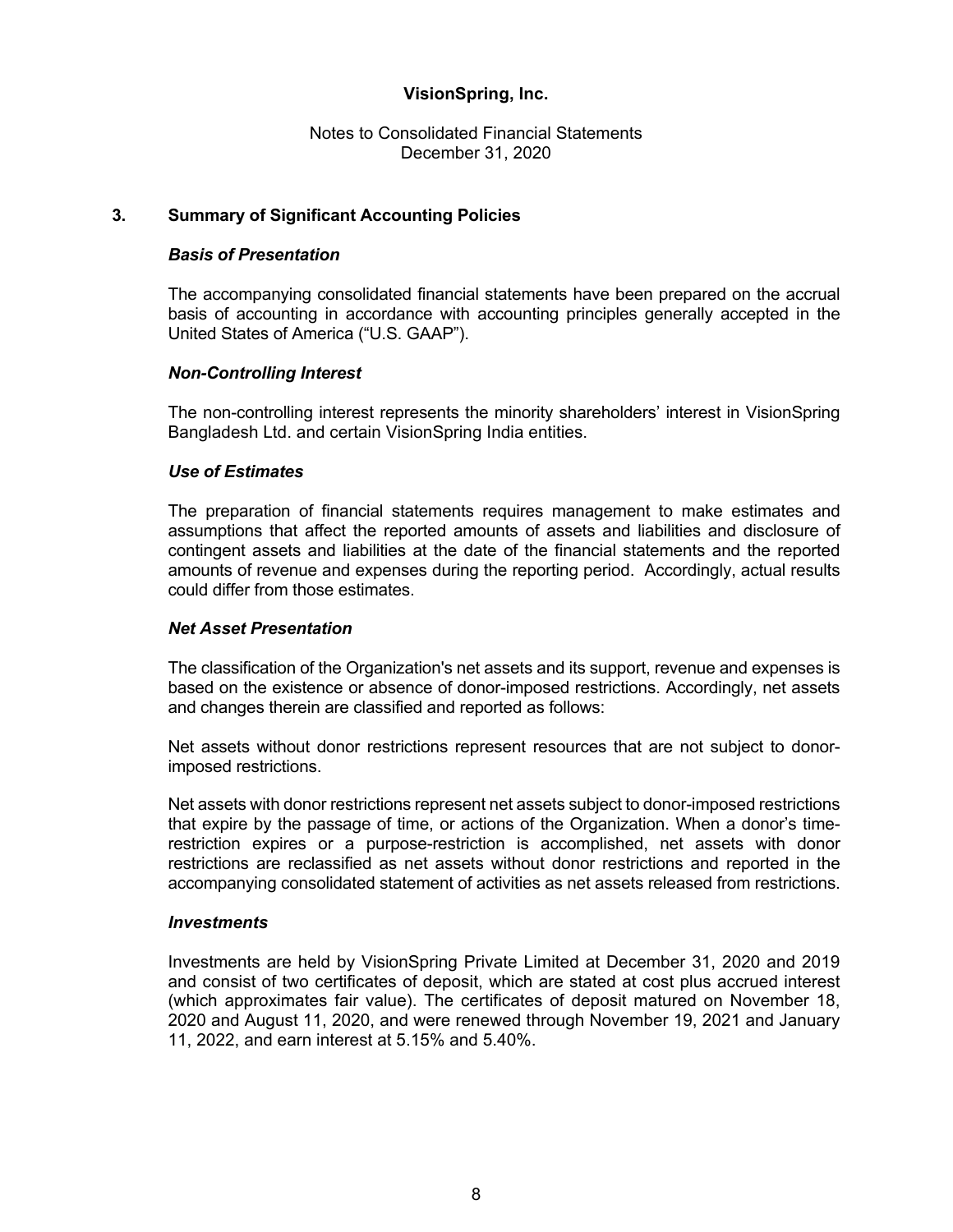## Notes to Consolidated Financial Statements December 31, 2020

## **3. Summary of Significant Accounting Policies** *(continued)*

#### *Allowance for Doubtful Accounts*

An allowance for doubtful accounts is established for amounts where there exists doubt as to whether an amount will be fully collected. The determination of this allowance is an estimate based on the Organization's historical experience, review of account balances and expectations relative to collections.

#### *Inventory*

Inventories consist of reading glasses, frames and cases, which are stated at the lower of cost or net realizable value, with cost being determined by the first-in, first-out method.

#### *Intangible Assets - software*

Intangible assets – software is carried at cost less accumulated amortization. Amortization is provided under the straight-line method over the estimated useful life of the intangible asset which is 3 years. The Organization has established a \$1,000 threshold above which intangible assets are capitalized.

#### *Property and Equipment*

Property and equipment is carried at cost less accumulated depreciation and amortization. Depreciation and amortization is provided under the straight-line method over the estimated useful lives of the assets which range from 2 to 20 years. The Organization has established a \$1,000 threshold above which assets are capitalized.

#### *Refundable Advance*

Refundable advance represents funds received to support a program with a condition of repayment back to the funder when sales from the respective program equal the refundable advance.

#### *Contributions and Grants*

Contributions and grants received are recorded as with or without donor restrictions, depending on the existence and/or nature of any donor restrictions. Contributions and grants with purpose or time restrictions are reported as increases in net assets with donor restrictions.

Unconditional promises to give are recognized as contribution revenue in the period received and as assets, decreases of liabilities or expenses depending on the form of the benefits received and are classified as with or without donor restrictions. Promises to give are recorded at net realizable value if expected to be collected in one year. Unconditional promises to give that are expected to be collected in the future years are recorded at the present value of those estimated future cash flows.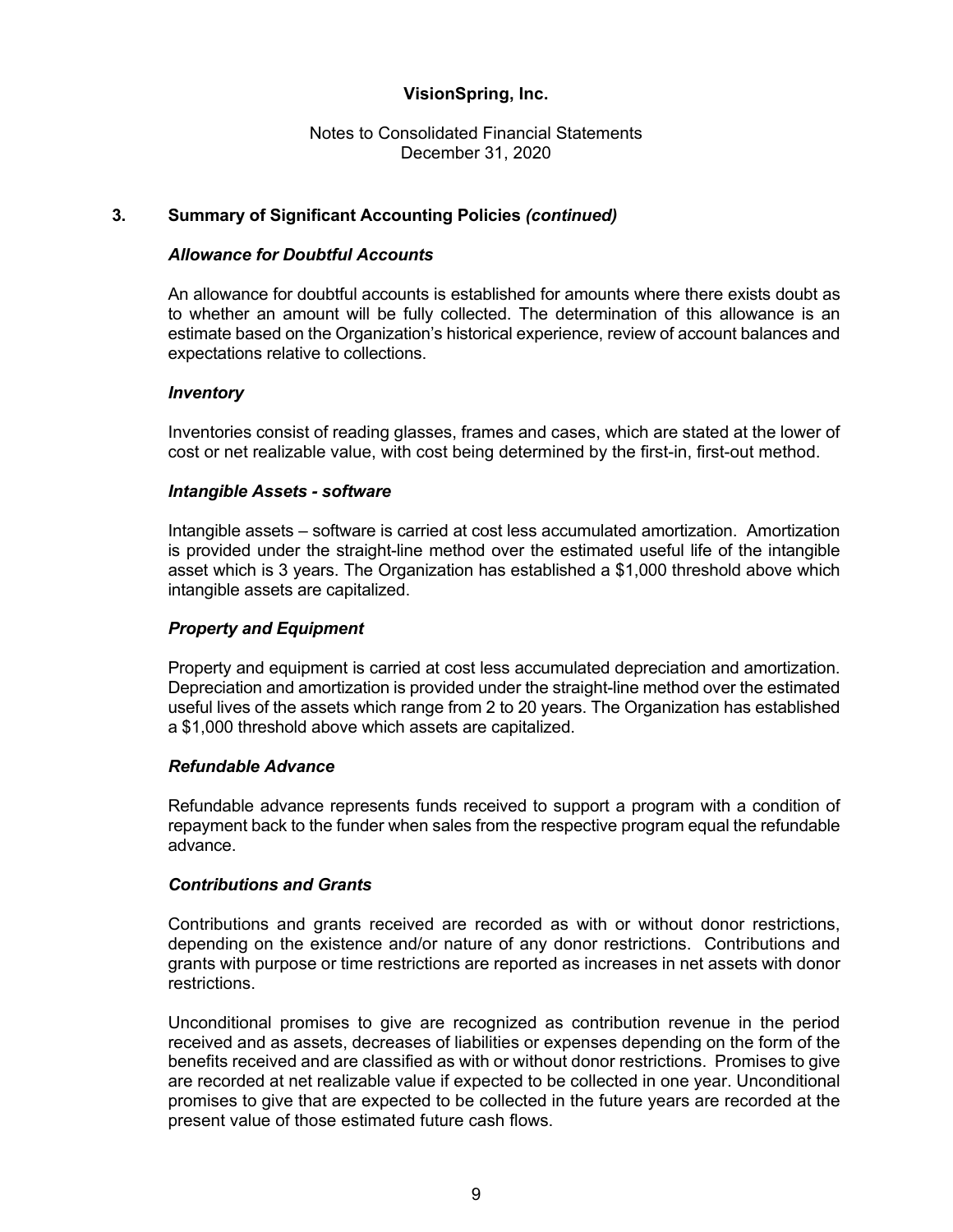## Notes to Consolidated Financial Statements December 31, 2020

## **3. Summary of Significant Accounting Policies** *(continued)*

#### *Contributions and Grants (continued)*

Conditional promises to give are not recognized until they become unconditional, that is, when the conditions on which they depend are substantially met. Contributions of assets other than cash are recorded at their estimated fair value.

### *Earned Income*

Earned income from the sale of eyeglasses and eye care products are recorded when the products are shipped to business to business customers or sold directly to end consumers.

Earned income from consulting fees or terms of service contracts are recorded in the period services are provided. Consulting and contract fees received in advance are reported in the accompanying consolidated statement of financial position as deferred revenue.

### *Foreign Currency Translation*

The Organization's functional currency is the United States Dollar. As such, assets and liabilities denominated in foreign currencies are translated at year-end exchange rates and revenue and expenses are translated at average exchange rates during the year. Gains and losses from foreign currency translation for the period are included in the consolidated statement of activities.

#### *Advertising Costs*

Advertising costs are expensed as incurred. Advertising costs for 2020 and 2019 were \$17,179 and \$35,725.

#### *Functional Allocation of Expenses*

The Organization allocates its expenses on a functional basis among its various programs and support services. Expenses which can be identified with a specific program or support service are allocated directly according to their natural expenditure; these expenses include grants, glasses and accessories, personal protective equipment and freight and shipping. Costs that are common to several functions are allocated among the program and supporting services based on time and effort records, square footage, and estimates made by the Organization's management; these include salaries and wages, payroll taxes and benefits, professional fees and subcontractors, travel and meals , rent and utilities, and communications and information technology.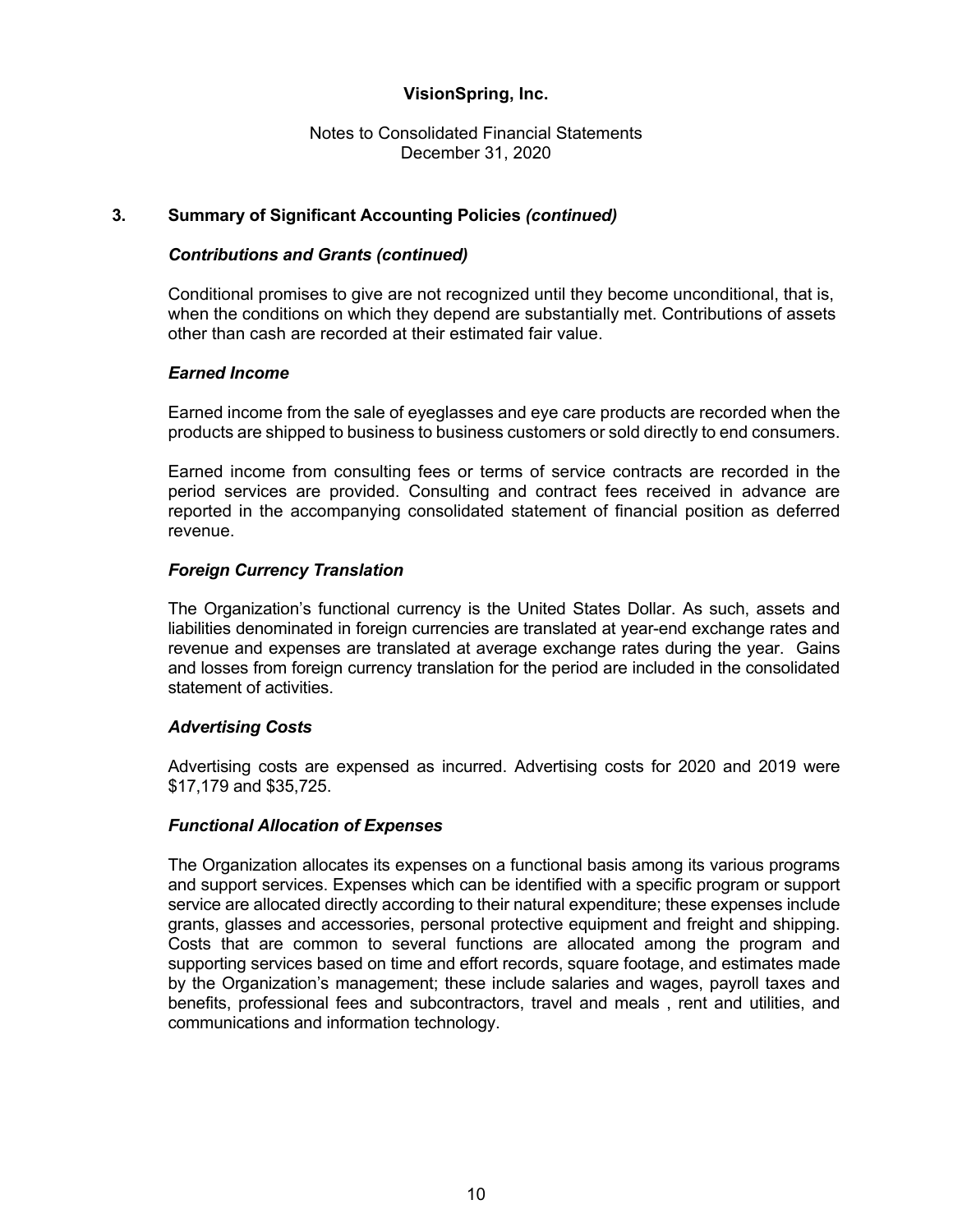Notes to Consolidated Financial Statements December 31, 2020

## **3. Summary of Significant Accounting Policies** *(continued)*

#### *Accounting for Uncertainty in Income Taxes*

The Organization recognizes the effect of income tax positions only when they are more likely than not to be sustained. Management has determined that the Organization had no uncertain tax positions that would require financial statement recognition or disclosure. The Organization is no longer subject to examinations by the applicable taxing jurisdictions for the periods prior to 2017.

#### *Prior Year Summarized Comparative Information*

The consolidated financial statements include certain prior year summarized comparative information in total but not by net asset class. Such information does not include sufficient detail to constitute a presentation in conformity with U.S. GAAP. Accordingly, such information should be read in conjunction with the Organization's consolidated financial statements as of and for the year ended December 31, 2019, from which the summarized information was derived.

#### *Subsequent Events*

Management has evaluated subsequent events for disclosure and/or recognition in the consolidated financial statements through the date that the consolidated financial statements were available to be issued, which is November 30, 2021.

#### **4. Concentration of Credit Risk**

Financial instruments that potentially subject the Organization to concentrations of credit risk consist principally of cash and receivables. Receivables are expected to be collected in the normal course of business. VisionSpring maintains its cash in bank deposits in three financial institutions. At times, these accounts may exceed the federal insurance limits, and subject VisionSpring to a concentration of credit risk. VisionSpring has not experienced any losses in such accounts and believes that it is not exposed to any significant credit risk on uninsured cash.

Cash held by foreign entities is not insured.

Approximately 31% and 27% of total support and revenue consists of contributions and grants derived from one grantor for the years ended December 31, 2020 and 2019.

#### **5. Receivables**

Pledges receivable shown in the accompanying consolidated statement of financial position are all due within one year.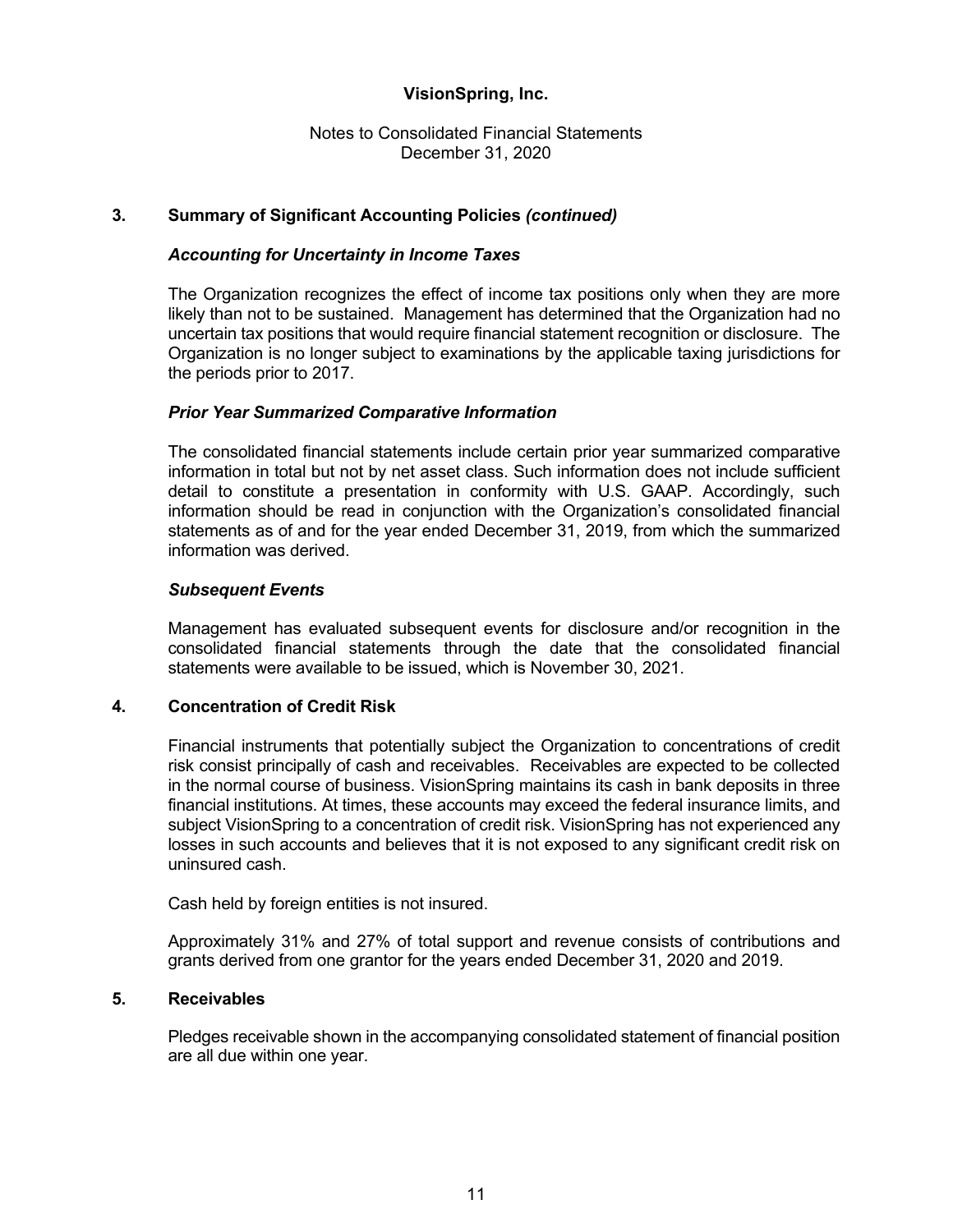## Notes to Consolidated Financial Statements December 31, 2020

## **5. Receivables** *(continued)*

Accounts and other receivables consist of the following at December 31:

|                                | 2020           | 2019      |  |
|--------------------------------|----------------|-----------|--|
|                                |                |           |  |
| VisionSpring, Inc.             | 208,338<br>\$. | 86,825    |  |
| VisionSpring India             | 419,909        | 456,727   |  |
| VisionSpring, Inc., Bangladesh | 32,435         | 17,621    |  |
|                                | 660,682        | \$561,173 |  |

#### **6. Property and Equipment**

Property and equipment consists of the following at December 31:

|                                           | 2020         | 2019         |
|-------------------------------------------|--------------|--------------|
| Machinery and equipment                   | 393,368<br>S | 339,543<br>S |
| <b>Furniture and fixtures</b>             | 132,760      | 134,731      |
|                                           | 526,128      | 474,274      |
| Accumulated depreciation and amortization | (208, 907)   | (163,791)    |
|                                           | 317,221      | 310,483      |

## **7. Paycheck Protection Program Loan**

On April 27, 2020, the Organization received loan proceeds in the amount of \$208,139 under the Paycheck Protection Program (the "PPP"). The PPP, established as part of the Coronavirus Aid, Relief and Economic Security Act (the "CARES Act"), provides for loans to qualifying entities for amounts up to 2.5 times the 2019 average monthly payroll expenses of the qualifying entity. The PPP loan bears an interest rate of 1% per annum. All or a portion of the PPP loan principal and accrued interest is forgivable provided the Organization uses the loan proceeds for eligible purposes, as described in the CARES Act, over a period of either eight or twenty-four weeks (the "Covered Period"). The unforgiven portion of the PPP loan, if any, is payable over two years from the date of the loan. Loan payments of principal and interest are deferred until the amount of loan forgiveness is determined by the United States Small Business Administration ("SBA"). The entire amount received under the PPP is reported as a loan payable in the statement of financial position at December 31, 2020.

On March 22, 2021, certain conditions were met, and the loan was fully forgiven.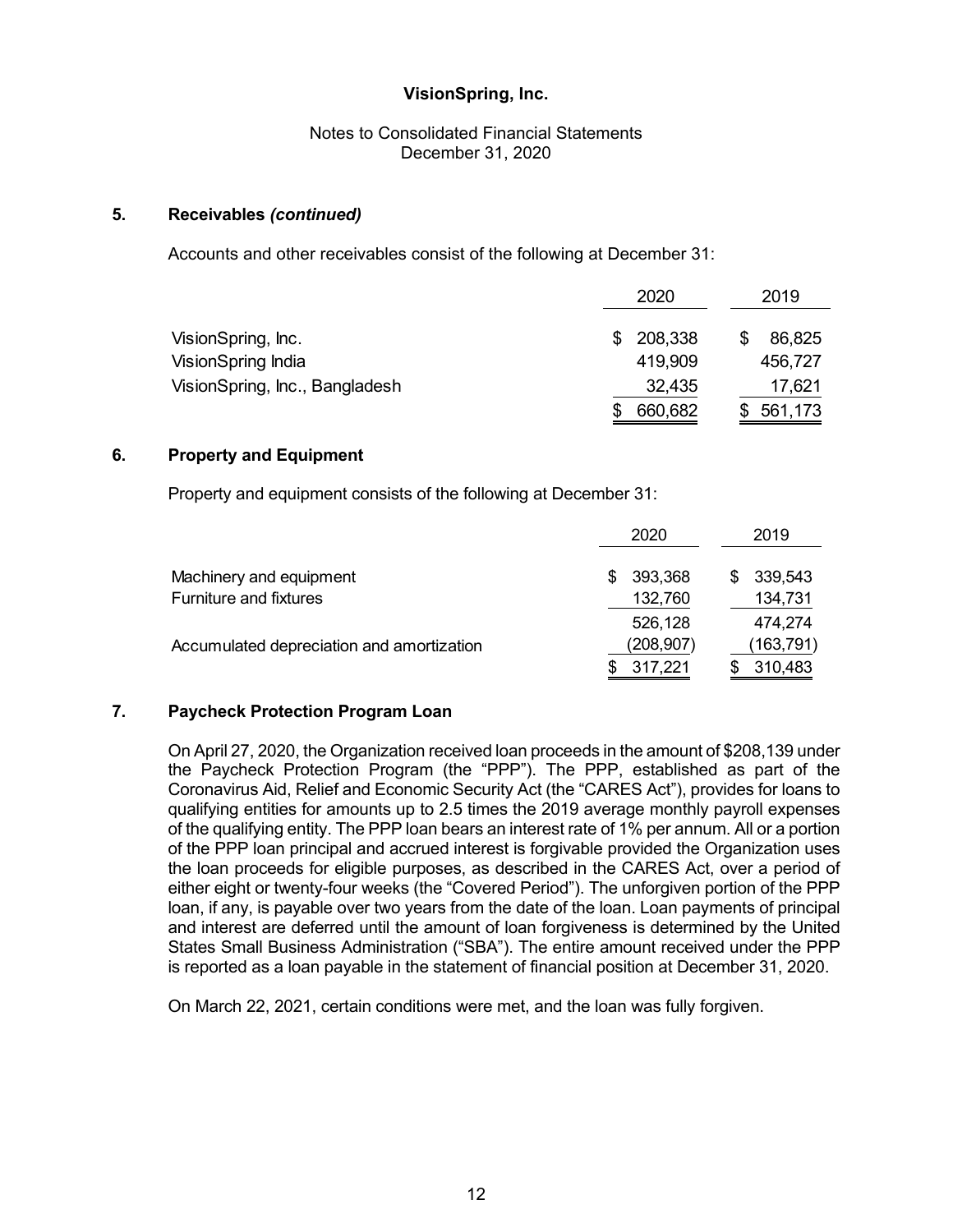Notes to Consolidated Financial Statements December 31, 2020

#### **8. Net Assets with Donor Restrictions**

Net assets with donor restrictions are as follows at December 31:

|                                           | 2020 |         | 2019    |  |
|-------------------------------------------|------|---------|---------|--|
| BRAC/Bangladesh program costs             | S    | $\sim$  | 23,359  |  |
| <b>Clear Vision Collective Initiative</b> |      | 125,000 | 62,500  |  |
| India program costs                       |      | 33,333  | 33,333  |  |
|                                           |      | 158,333 | 119,192 |  |

Net assets released from donor restrictions as follows during the years ended December 31:

|                                           | 2020         | 2019         |
|-------------------------------------------|--------------|--------------|
|                                           |              |              |
| BRAC/Bangladesh program costs             | 28,359<br>\$ | 325,000<br>S |
| India program costs                       | 537,377      | 66,667       |
| See to Earn and See to Learn              |              | 1,171,165    |
| <b>Clear Vision Collective Initiative</b> |              | 212,500      |
| Eye Camp                                  | 25,000       | 51,723       |
| Time restriction                          | 575,000      |              |
| Other                                     |              | 9,000        |
|                                           | \$1,165,736  | \$1,836,055  |

#### **9. BRAC/Bangladesh Program Costs**

In 2020 and 2019, VisionSpring invested in the BRAC program for Bangladesh by granting approximately \$488,000 and \$1,106,000, respectively. The investment contributed to the sale of eyeglasses and eyewear of approximately 115,000 units in 2020 and 149,000 units in 2019.

#### **10. Pension Plan**

VisionSpring has a defined contribution plan for its employees. Under this plan, VisionSpring matches 100% up to 4% of compensation. VisionSpring contributed \$27,887 and \$29,760 for 2020 and 2019.

VisionSpring India has a contribution plan for certain employees. Under this plan, VisionSpring India contributes up to 12% of compensation. VisionSpring India contributed \$16,093 and \$12,788 for 2020 and 2019.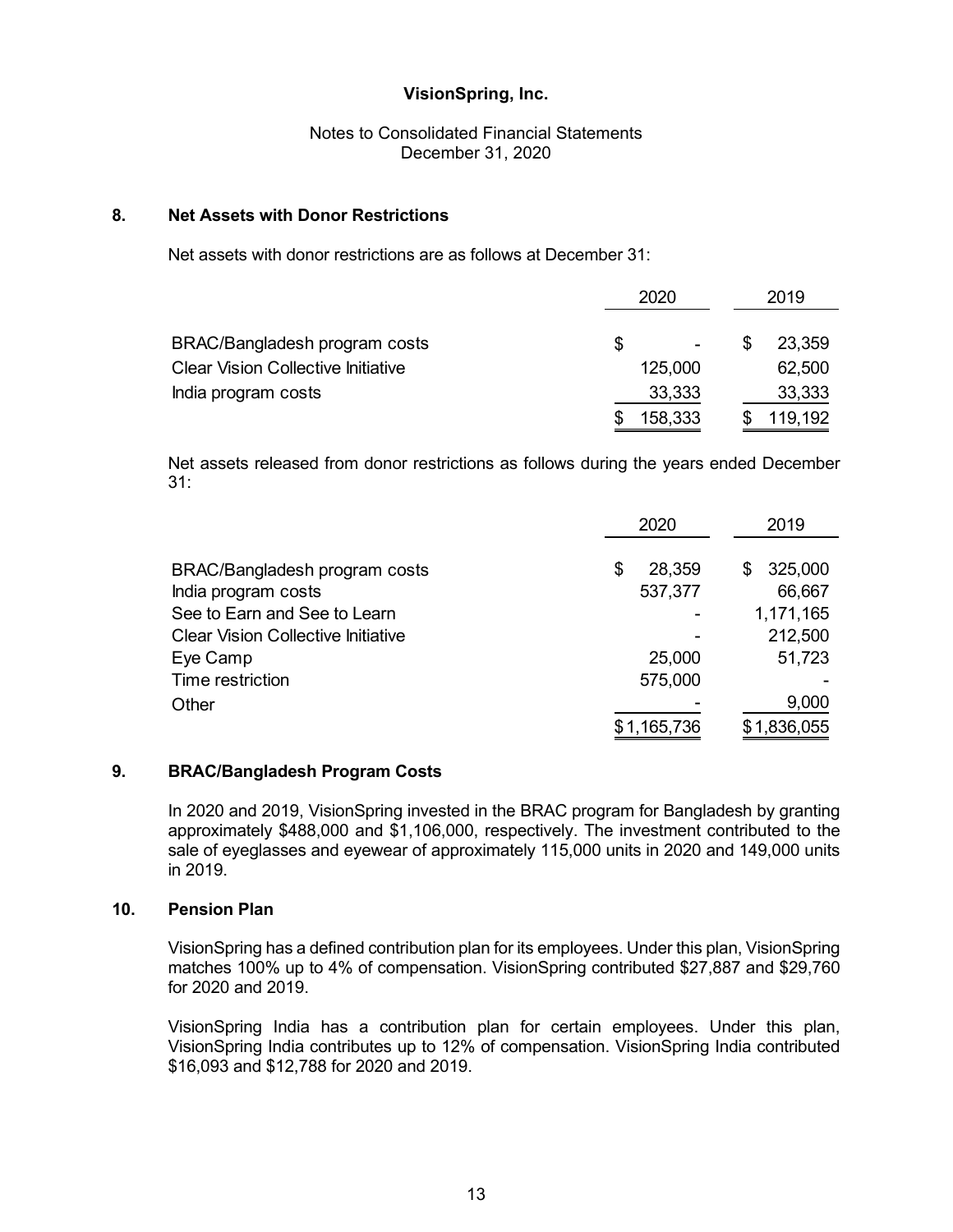#### Notes to Consolidated Financial Statements December 31, 2020

#### **11. Commitments**

In February 2015, VisionSpring entered into a five-year non-cancelable lease for office space. The lease ended in May 2020, and upon its expiration, the landlord allowed VisionSpring to occupy the premises on a month to month basis through February 2021 at a monthly rate of approximately \$5,600. Subsequently, VisionSpring elected to vacate the office space.

VisionSpring India entered into two five year leases, one cancelable for office space and another non-cancelable for warehouse space. The lease on the warehouse expired in December 2020.

Rent expense was \$219,399 and \$229,717 for 2020 and 2019.

## **12. Liquidity and Availability of Financial Assets**

The Organization's financial assets and resources available to meet cash needs for general expenditures within one year of the date of the consolidated statement of financial position were as follows as of December 31:

|                                                   | 2020            | 2019             |
|---------------------------------------------------|-----------------|------------------|
| Financial assets:                                 |                 |                  |
| Cash                                              | 9,128,902<br>\$ | 6,936,048<br>\$. |
| <b>Investments</b>                                | 65,596          | 61,856           |
| Pledges and grants receivable                     | 1,819,756       | 1,846,945        |
| Accounts and other receivables                    | 660,682         | 561,173          |
| <b>Total Financial Assets</b>                     | 11,674,936      | 9,406,022        |
| Less donor restricted for purpose                 | 158,333         | 119,192          |
| Add donor restricted to be released next year     | (158, 333)      | (119,192)        |
| Financial Assets Available to Meet Cash Needs for |                 |                  |
| General Expenditure Within One Year               | \$11,674,936    | 9,406,022        |

As part of the Organization's liquidity management strategy, the Organization structures its financial assets to be available as its general expenditures, liabilities and other obligations become due. The Organization's working capital and cash flows have cyclical variations during the year attributable to cash receipts of contributions and grants from donors and earned income. As a result, general expenditures over the next twelve months are supported through contributions, grants and contractual commitments from corporate partners.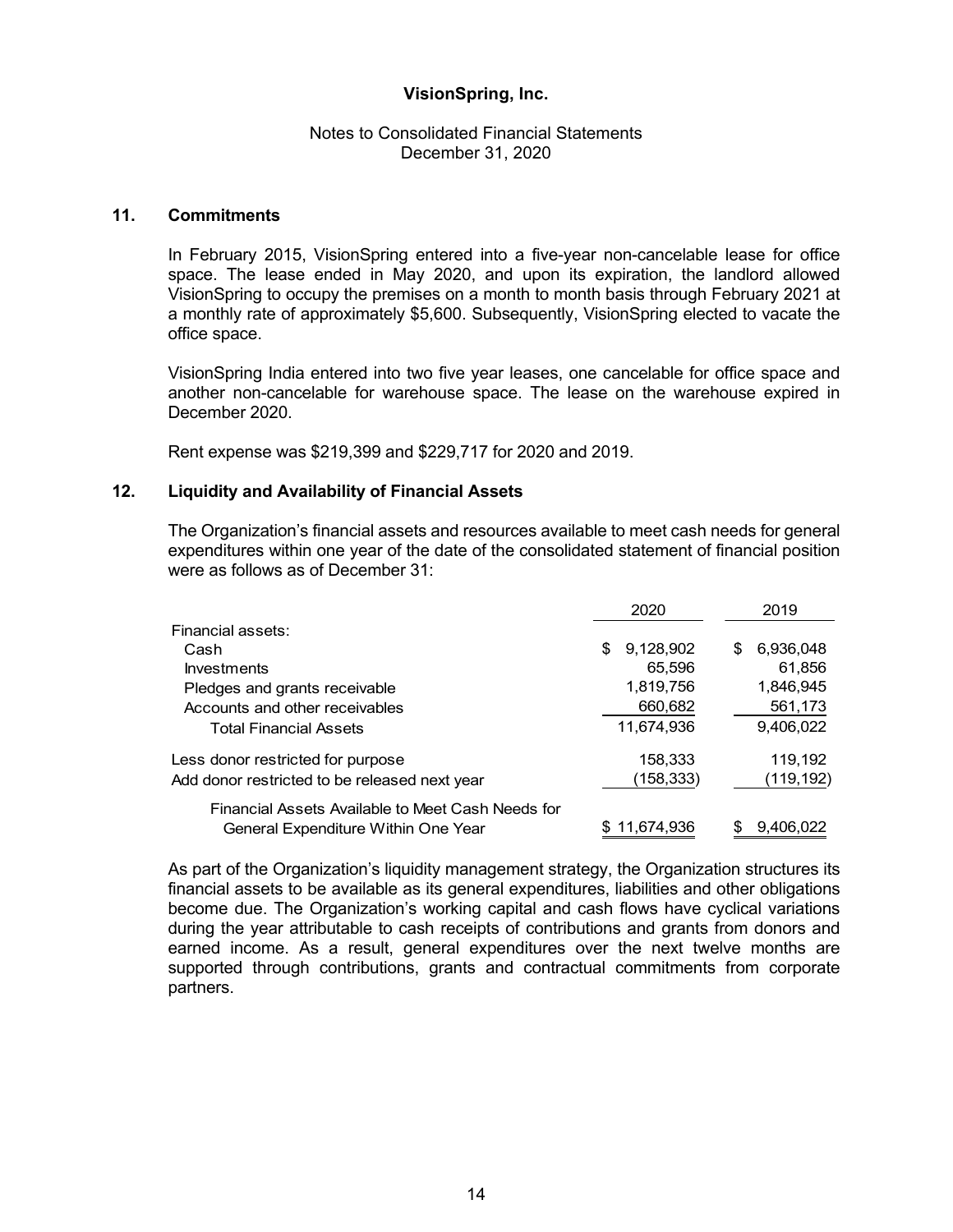## Notes to Consolidated Financial Statements December 31, 2020

#### **13. Contingencies**

In 2018, VisionSpring India received a notice from the Reserve Bank of India ("RBI") for violating FEMA provision i.r.o. and delay in allotment of shares against share application money. VisionSpring India management continues to believe the violation may require payment of a fee and/or penalty which is not expected to be material in nature; however, management is unable to determine an estimate at this time.

The Coronavirus ("COVID-19") may continue to have an adverse effect on the results of operations. Given the uncertainty around the extent and timing of the potential future spread or mitigation of COVID-19 and around the imposition or relaxation of protective measures, management cannot reasonably estimate the impact to future results of operations, cash flows, or financial condition.

### **14. Non-Controlling Interest**

The change in non-controlling interest for the year ended December 31, 2020 and 2019 was as follows:

| Balance as of December 31, 2018 | æ |     |
|---------------------------------|---|-----|
| Share capital contribution      |   | 13  |
| Noncontrolling interest         |   | 15  |
| Balance as of December 31, 2019 |   | 28  |
| Share capital contribution      |   | 425 |
| Noncontrolling interest         |   |     |
| Balance as of December 31, 2020 |   |     |

## **15. Prior Period Adjustments**

Net assets at January 1, 2020 have been restated to:

- Record pledges receivable aggregating \$575,000.
- Correct pledges receivable with a decrease aggregating \$251,067.
- Correct accounts and other receivables with a decrease aggregating \$59,620.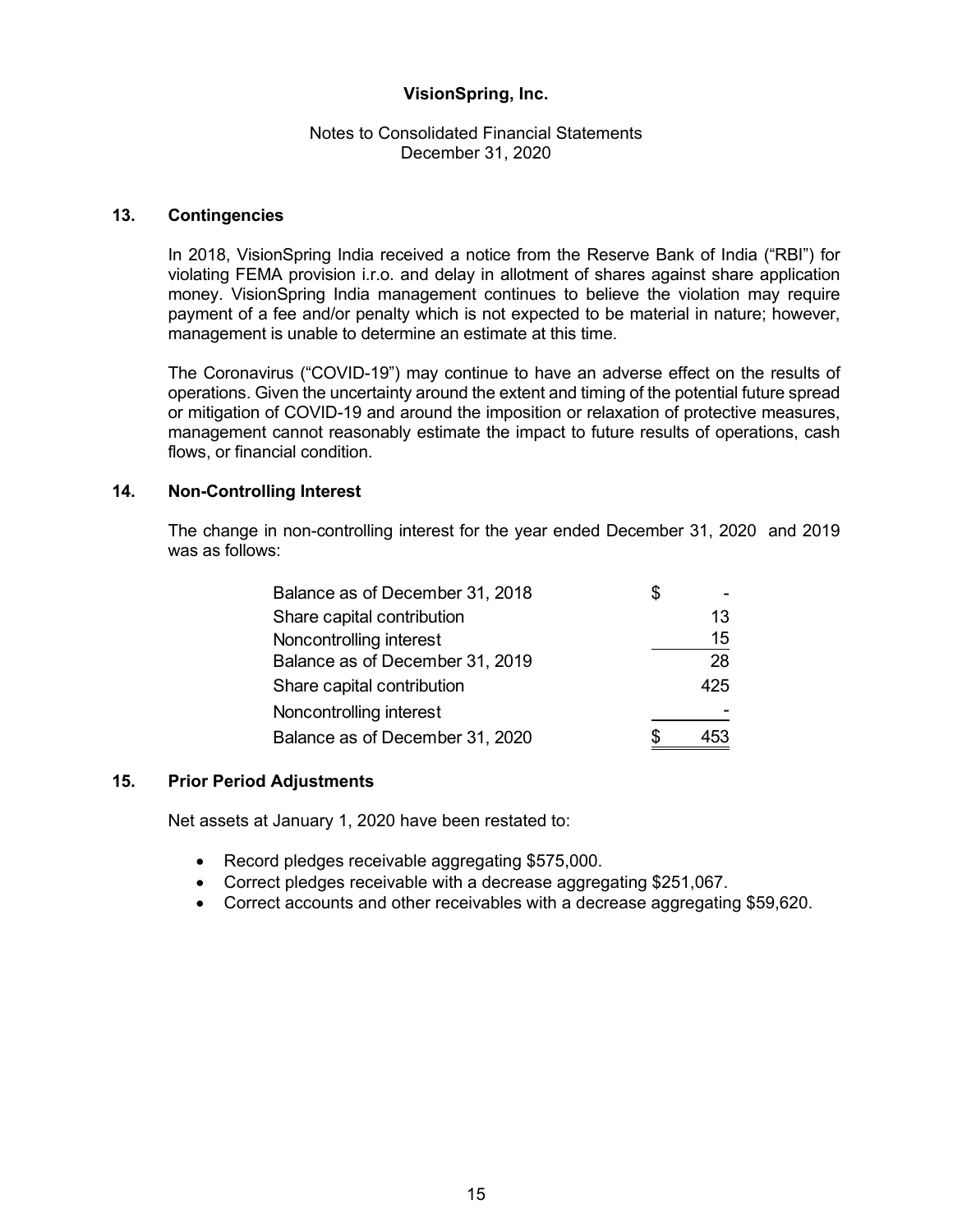## Notes to Consolidated Financial Statements December 31, 2020

## **15. Prior Period Adjustments** *(continued)*

The net effect of the above restatements are reflected as Balances Restated as shown below, and in the December 31, 2019 consolidated statements of financial position and statement of activities:

|                               | Balance as      |                     |                 |
|-------------------------------|-----------------|---------------------|-----------------|
|                               | Previously      | <b>Prior Period</b> | <b>Balance</b>  |
|                               | Reported        | Adjustments         | Restated        |
|                               |                 |                     |                 |
| Pledges receivable            | 1,523,012<br>\$ | 323,933<br>\$       | 1,846,945<br>\$ |
| Accounts and other receivable | 620,793         | (59, 620)           | 561,173         |
| Net assets                    | 8,962,424       | 264,313             | 9,226,737       |
|                               |                 |                     |                 |
| Contributions and grants      | 8,158,808       | 323,933             | 8,482,741       |
| Earned income                 | 1,407,768       | (59, 620)           | 1,348,148       |

\* \* \* \* \*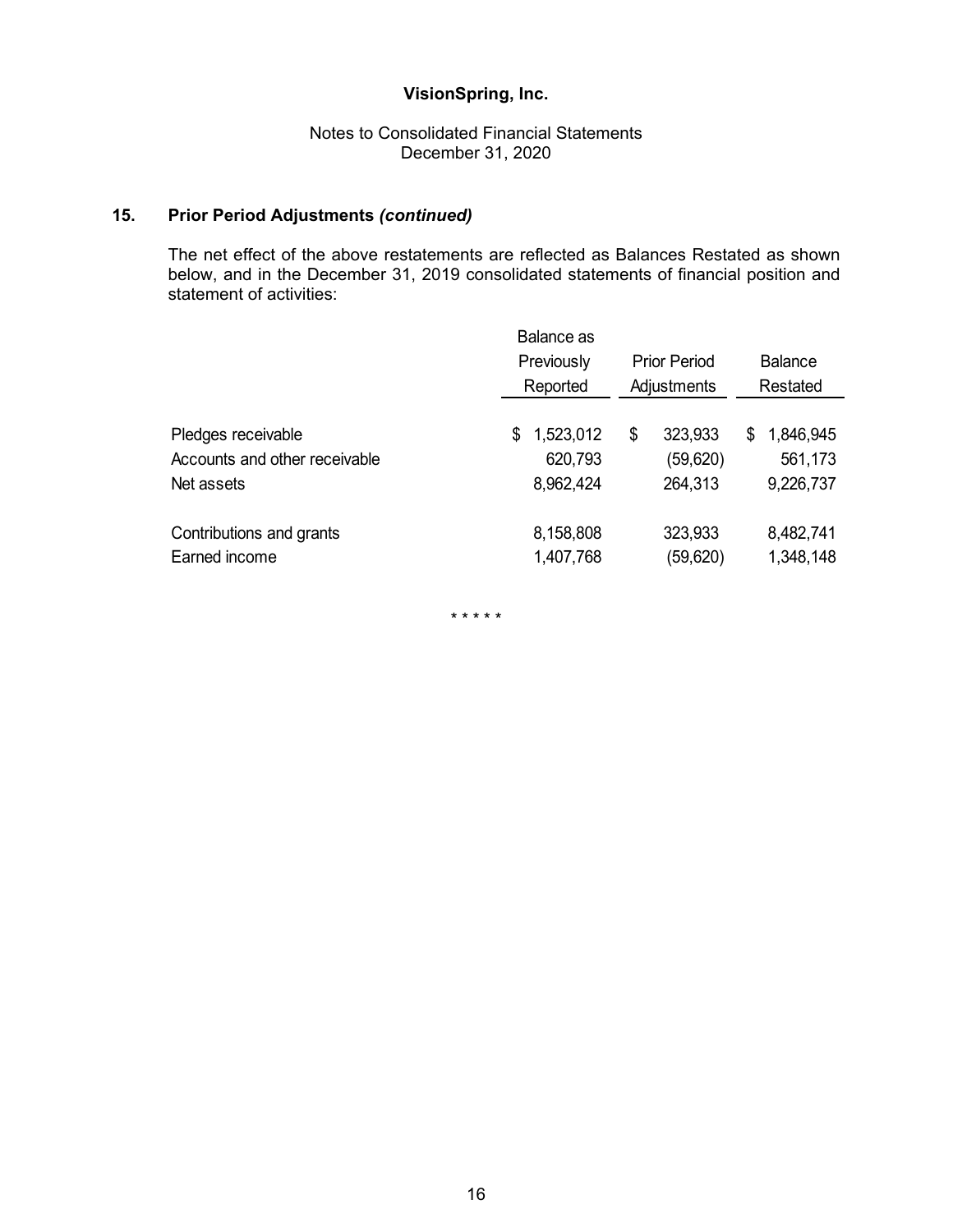Supplementary Financial Information

December 31, 2020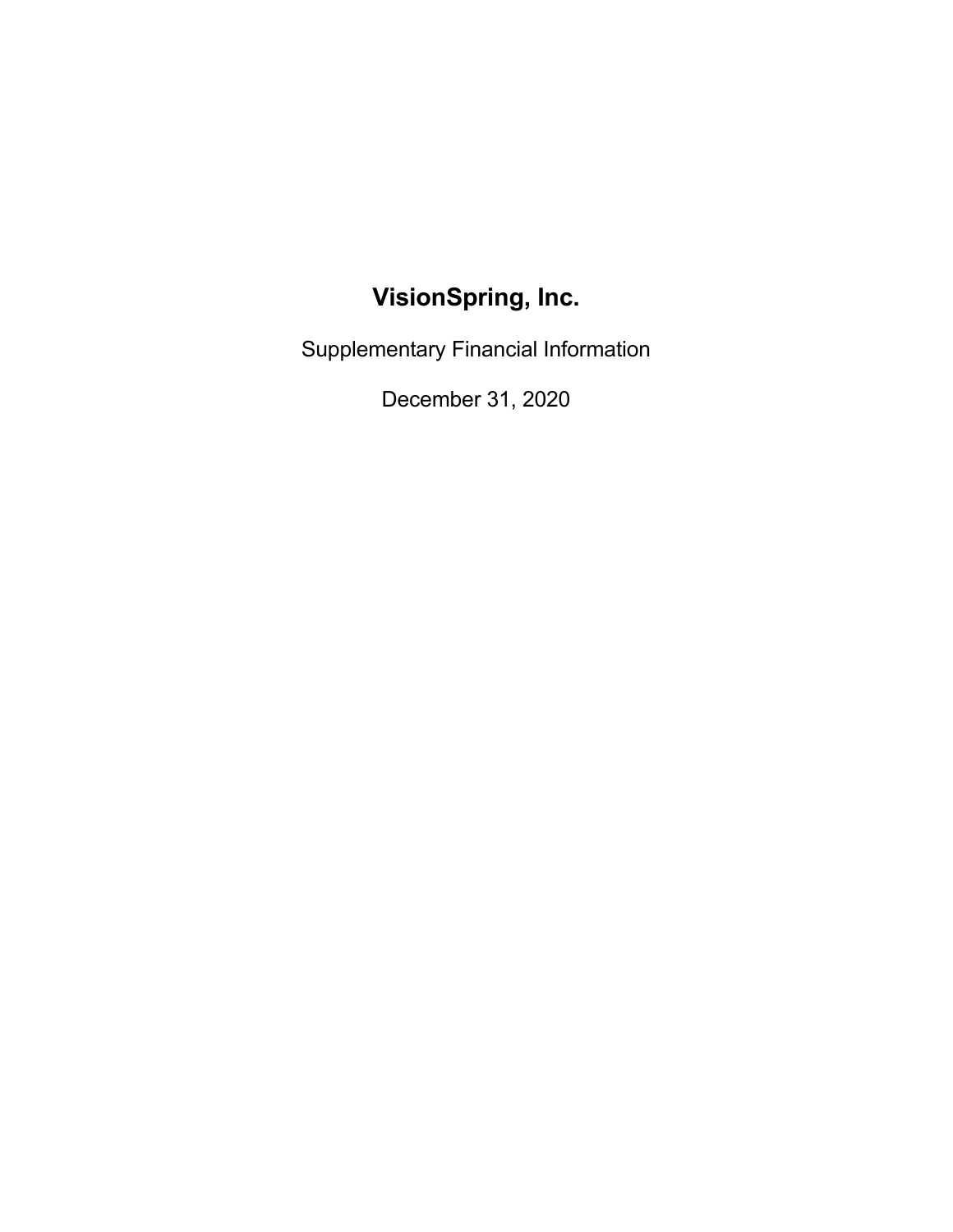# Consolidating Schedule of Financial Position December 31, 2020

|                                   | VisionSpring,   | VisionSpring    | VisionSpring                          | Eliminating      |                 |
|-----------------------------------|-----------------|-----------------|---------------------------------------|------------------|-----------------|
|                                   | Inc.            | India           | Bangladesh Ltd.                       | <b>Entries</b>   | Total           |
| <b>ASSETS</b>                     |                 |                 |                                       |                  |                 |
| Cash                              | 8,684,903<br>\$ | \$<br>359,152   | \$<br>84,847                          | \$               | 9,128,902<br>\$ |
| Investments                       | 118,284         | 65,596          |                                       | (118, 284)       | 65,596          |
| Pledges receivable                | 1,819,756       |                 |                                       |                  | 1,819,756       |
| Accounts and other receivables    | 208,338         | 419,909         | 32,435                                |                  | 660,682         |
| Inventory                         | 282,058         | 597,837         | 42,683                                |                  | 922,578         |
| Intangible asset - software, net  | 94,480          |                 |                                       |                  | 94,480          |
| Other assets                      | 28,381          | 279,045         | 32,300                                |                  | 339,726         |
| Property and equipment, net       | 5,048           | 306,753         | 5,420                                 |                  | 317,221         |
|                                   | \$11,241,248    | \$2,028,292     | $\mathfrak{P}$<br>197,685             | (118, 284)<br>\$ | \$13,348,941    |
| <b>LIABILITIES AND NET ASSETS</b> |                 |                 |                                       |                  |                 |
| Liabilities                       |                 |                 |                                       |                  |                 |
| Accounts payable and accrued      |                 |                 |                                       |                  |                 |
| expenses                          | \$<br>603,100   | \$<br>239,580   | 68,291<br>\$                          | \$               | 910,971<br>\$   |
| Deferred revenue                  | 780,841         |                 |                                       |                  | 780,841         |
| Refundable advance                | 300,000         |                 |                                       |                  | 300,000         |
| Paycheck protection program loan  | 208,139         |                 |                                       |                  | 208,139         |
| <b>Total Liabilities</b>          | 1,892,080       | 239,580         | 68,291                                |                  | 2,199,951       |
| <b>Net Assets</b>                 |                 |                 |                                       |                  |                 |
| Without donor restrictions        | 9,190,835       | 1,788,712       | 129,394                               | (118, 284)       | 10,990,657      |
| With donor restrictions           | 158,333         |                 |                                       |                  | 158,333         |
| <b>Total Net Assets</b>           | 9,349,168       | 1,788,712       | 129,394                               | (118, 284)       | 11,148,990      |
|                                   | \$11,241,248    | 2,028,292<br>\$ | $\boldsymbol{\mathsf{\$}}$<br>197,685 | (118, 284)<br>S  | \$13,348,941    |

See independent auditors' report